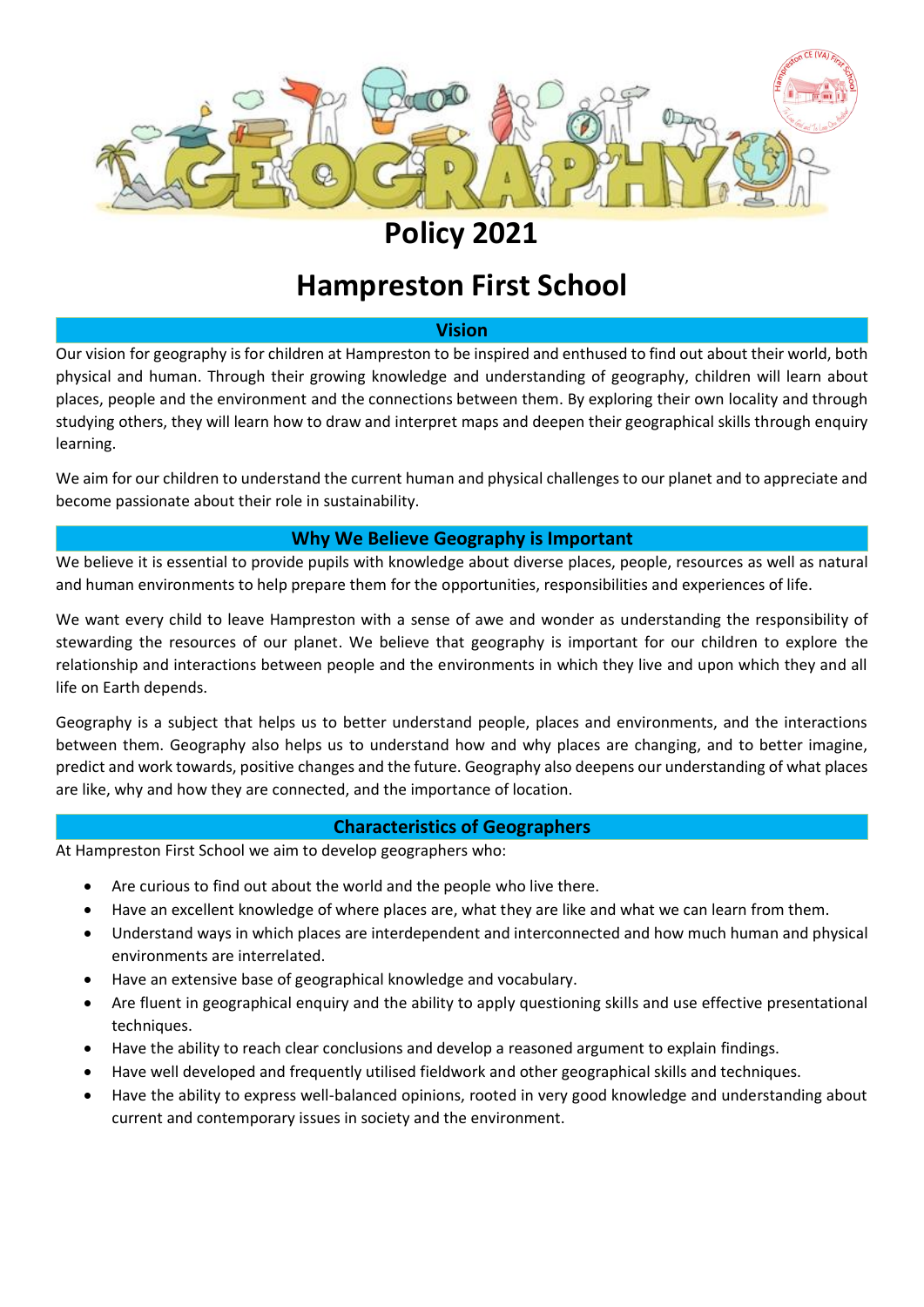## **Subject Statement**

### **Intent**

The 2014 national curriculum for geography aims to ensure that all pupils:

- develop contextual knowledge of the location of globally significant places both terrestrial and marine including their defining physical and human characteristics and how these provide a geographical context for understanding the actions of processes
- understand the processes that give rise to key physical and human geographical features of the world, how these are interdependent and how they bring about spatial variation and change over time
- are competent in the geographical skills needed to:
	- o collect, analyse and communicate with a range of data gathered through experiences of fieldwork that deepen their understanding of geographical processes
	- o interpret a range of sources of geographical information, including maps, diagrams, globes, aerial photographs and Geographical Information Systems (GIS)
	- o communicate geographical information in a variety of ways, including through maps, numerical and quantitative skills and writing at length.

### **Geography within the EYFS Framework** (from 1 September 2021)

#### **Understanding the World**

### **ELG: People, Culture and Communities**

Children at the expected level of development will:

- Describe their immediate environment using knowledge from observation, discussion, stories, non-fiction texts and maps
- Know some similarities and differences between different religious and cultural communities in this country, drawing on their experiences and what has been read in class
- Explain some similarities and differences between life in this country and life in other countries, drawing on knowledge from stories, non-fiction texts and – when appropriate – maps.

#### **ELG: The natural World**

Children at the expected level of development will:

- Explore the natural world around them, making observations and drawing pictures of animals and plants
- Know some similarities and differences between the natural world around them and contrasting environments, drawing on their experiences and what has been read in class
- Understand some important processes and changes in the natural world around them, including the seasons and changing states of matter.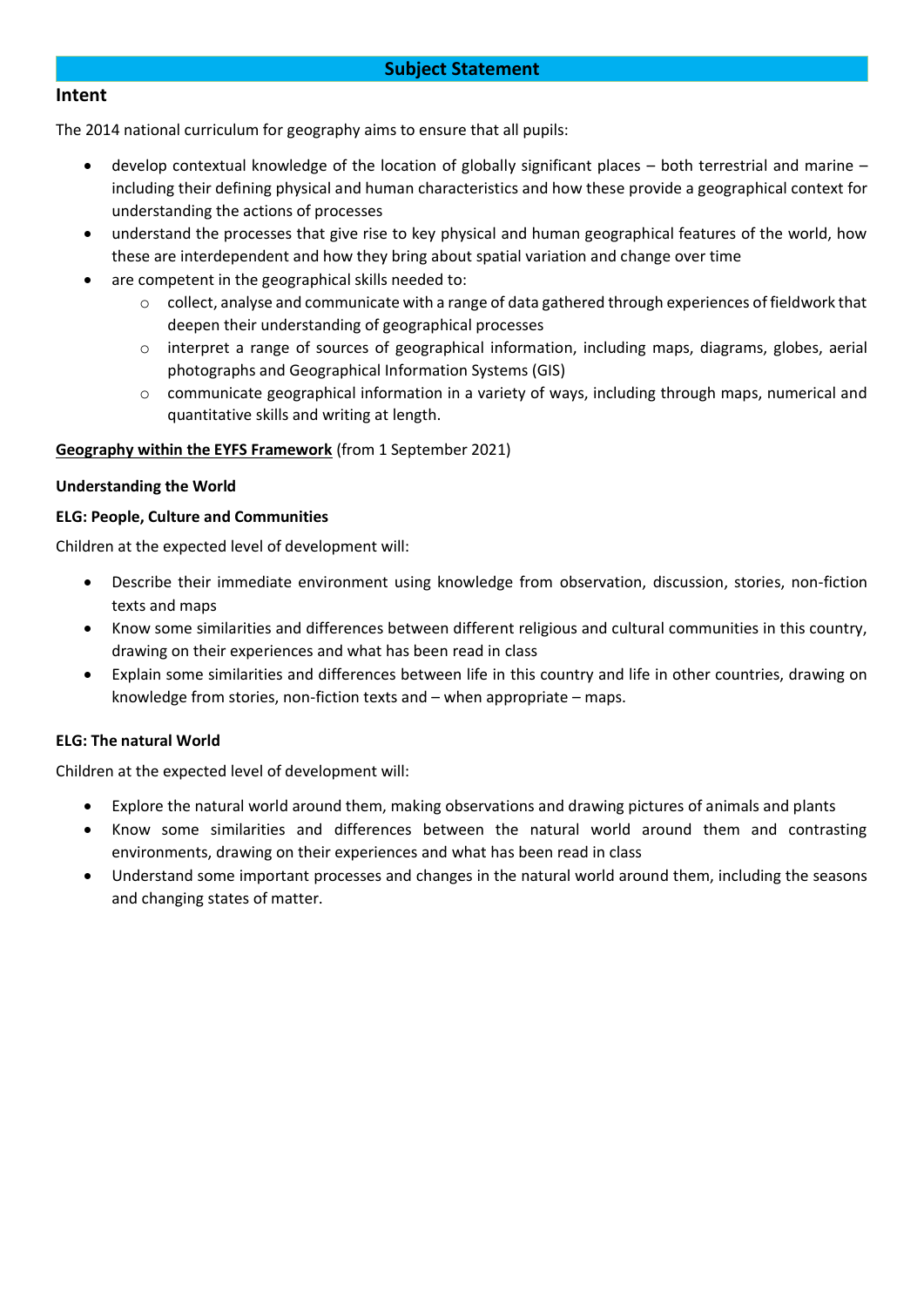# **Implementation**

Teachers create a positive attitude to geography learning within their classrooms and reinforce an expectation that all pupils are capable of achieving high standards in geography. Our whole school approach to the teaching and learning of geography involves the following;

- *Geography is taught in planned topic blocks, and cross curricular links are made where possible. This is a strategy to enable the achievement of a greater depth of knowledge. Many of these topic blocks are taken from the Connected Geography (Collins) learning programme while some are more specific to our school and local area.*
- *Key enquiry questions for topic blocks and ancillary questions for lessons are used widely to encourage children's curiosity and therefore their depth of learning of geographical knowledge and skills.*
- *Geographical skills are embedded into lessons to ensure these skills are being developed throughout the children's school career. New vocabulary and challenging concepts are introduced through direct teaching. This is developed through the years, in-keeping with the topics.*
- *Children are offered a wide range of fieldwork activities in the school grounds and local area, visits, trips and visitors to complement and broaden the curriculum. Fieldwork provides opportunities to develop and consolidate skills and concepts introduced in the classroom and allows pupils to extend their understanding of the 'real' world. Fieldwork provision enables pupils to become observant, to develop the skills of recording, analysis and deduction and to start to develop enquiring minds.*
- *During Key Stage 1 we challenge and support our children to carry out a number of geographical investigations through the Connected Geography learning programme which enable them to use and apply basic and appropriate subject vocabulary, subject tools (including maps, aerial photographs and graphical data and fieldwork skills) to recognise, identify, describe, observe, reason and begin to explain in simple terms the interaction of people with their environments.*
- *Through Lower Key Stage 2 (Years 3 and 4) in geography, learning and teaching builds on the knowledge and understanding, skills and attitudes outcomes at Key Stage 1 and the pupils make progress through being provided with opportunities to reach explanations (which means that their understanding is based on the clear use of evidence e.g. from data they have collected and presented in a graph) and reach conclusions about topics, places and issues they have studied through the Connected Geography learning programme. Another important aspect of geography at Key Stage 2 (Years 3 and 4) is that our pupils begin to be able to see the world through the perspective of different stakeholders i.e. people and things that have an interest in or are connected to an issue or place. To this end during Key Stage 2 (Years 3 and 4) we challenge and support our children to undertake geographical investigations from Connected Geography which enable them to use and apply appropriate and increasingly specialised subject vocabulary, subject tools (such as satellite imagery and GIS) and fieldwork skills to recognise, identify, describe, observe, reason, explain and reach basic conclusions about the interaction of people with their environments.*
- *In the EYFS, we teach geography as an integral part of the topic work covered during the year, relating the geographical aspects of the children's work to the objectives set out in the Early Learning Goals. Geography makes a significant contribution to the ELG objectives of developing a child's knowledge and understanding of the world.*

# **Impact**

Assessment is an integral and continuous part of teaching and learning and is based upon teachers' judgements of pupil attainment and progress. We assess the children's work in geography by making informal judgements as we observe the children during lessons. Children receive effective feedback through teacher assessment, both orally and through written feedback.

Regular and ongoing assessment informs teaching to support and enable the success of each child. In KS1 and KS2, Summative assessment takes place at the end of each unit. Formative assessment takes place on an ongoing basis and teachers adjust planning accordingly to meet the needs of their class. In addition, we place a strong emphasis on the importance of questioning: this enables us both to explore topics together as a class as well as verbally develop skills during our lessons.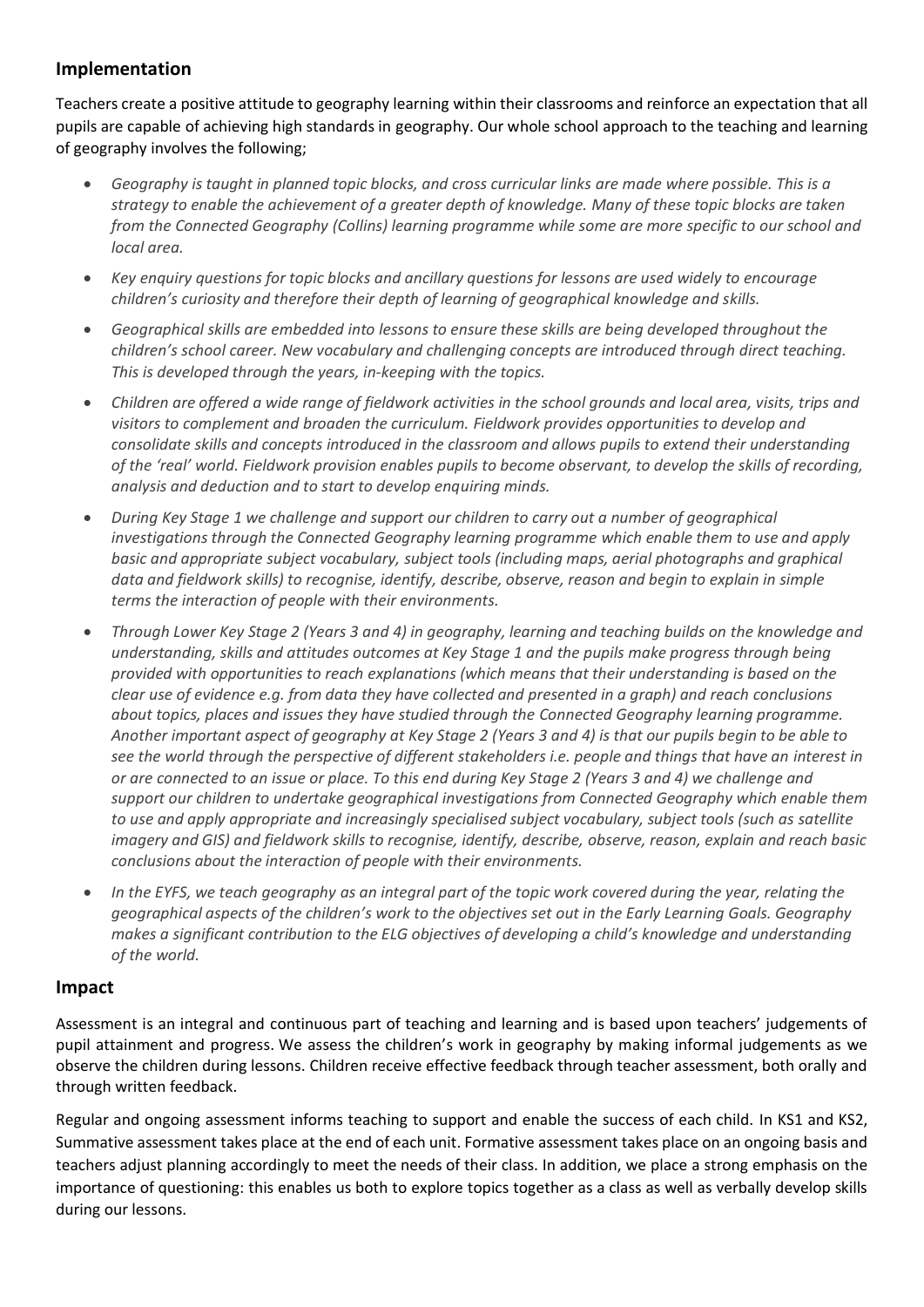The effectiveness of teaching and learning is monitored through lesson observations, book scrutinies and conversations with pupils.

The Foundation Stage deliver geography content through the 'Understanding of the World' strand of the EYFS curriculum. This involves guiding children to make sense of their physical world and their community. In EYFS, we assess the children's Understanding of the World according to the Development Matters statements.

However, to truly understand the impact of our Geography curriculum, you have to come and see us!

This is what our children say about geography:

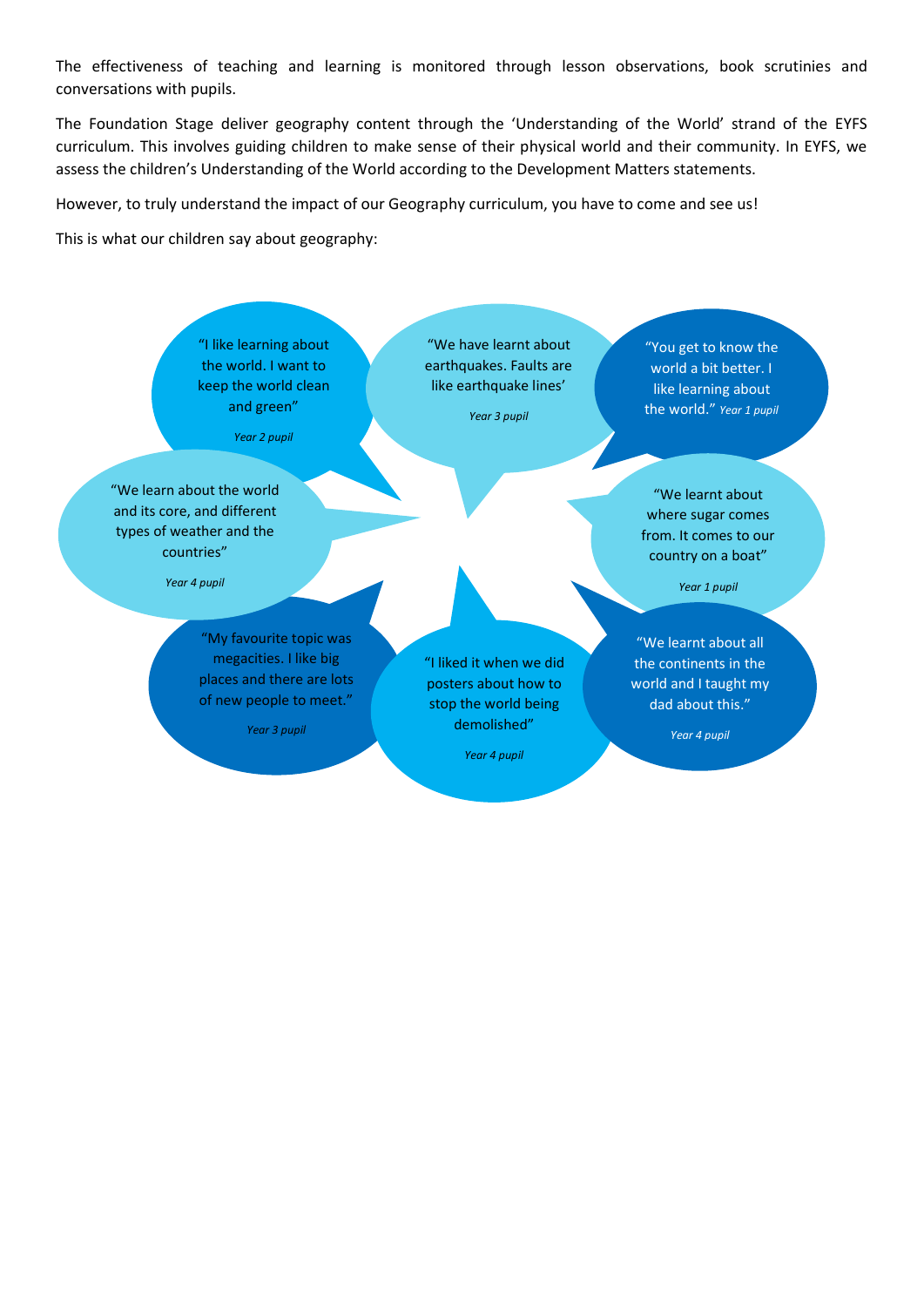# **Geography Curriculum Overview**

| <b>Class</b>      | Autumn 1                                                  | <b>Autumn 2</b>               | Spring 1                                            | <b>Spring 2</b>                                    | Summer 1                                               | <b>Summer 2</b>                                                                                                                |
|-------------------|-----------------------------------------------------------|-------------------------------|-----------------------------------------------------|----------------------------------------------------|--------------------------------------------------------|--------------------------------------------------------------------------------------------------------------------------------|
| <b>EYFS</b>       | All About Me &<br>People who<br>help us                   | Festivals and<br>Celebrations | <b>Dinosaurs</b>                                    | Under the Sea                                      | Fairyland<br>Castles                                   | Down on the<br>Farm                                                                                                            |
| Year 1            | What is the<br>geography of<br>where I live?              |                               |                                                     | How does the<br>weather affect<br>our lives?       | Why does it<br>matter where<br>our food<br>comes from? |                                                                                                                                |
| Year <sub>2</sub> | How does<br>Kampong Ayer<br>compare with<br>where I live? |                               | Why don't<br>penguins need<br>to fly?               |                                                    |                                                        | Why do we love<br>being beside<br>the seaside so<br>much?                                                                      |
| Year <sub>3</sub> | How and why<br>is my local<br>environment<br>changing?    |                               |                                                     | Why do so<br>many people<br>live in<br>megacities? |                                                        | Why do some<br>earthquakes<br>cause more<br>damage than<br>others?<br>India and River<br>Ganges (Topic<br>Week - RE link)      |
| Year 4            |                                                           |                               | Why are<br>jungles so wet<br>and deserts so<br>dry? | How can we<br>live more<br>sustainably?            |                                                        | Beyond the<br>Magic Kingdom:<br>what is the<br>Sunshine State<br>really like?<br>(Topic Week)<br>Egypt – Geography and History |

## **Promoting British Values Through Geography**

We endeavour to promote the British Values of democracy, the rule of law, individual liberty and mutual respect and tolerance of those with different faiths and beliefs through our geography curriculum. Please see our British Values policy for further information. Through our geography lessons we promote individual liberty through encouraging children to develop their own opinions and mutual respect in listening to other people's ideas.

#### **Spiritual, Moral, Social and Cultural Aspects**

Geography provides opportunities to promote spiritual development through learning about the world live in, reflecting on our part in it and asking questions. Moral development is promoted through using observation and evidence rather than preconceptions. To ensure social development, children learn to respect the opinions of others and work together in groups. Cultural development is promoted through helping children recognise how human and physical geography affect the way people think, feel, create and behave and live. Beliefs, spiritual awareness, high standards of personal behaviour including a positive caring attitude towards other people, an understanding of their social and cultural traditions and an appreciation of the diversity and richness of other cultures are all critical skills and dispositions that we nurture, encourage and develop through National Curriculum areas and the wider curriculum.

#### **Inclusion & Equal Opportunities**

In school we aim to meet the needs of all our children by differentiation in our geography planning and in providing a variety of approaches and tasks appropriate to ability levels. This involves providing opportunities for children with